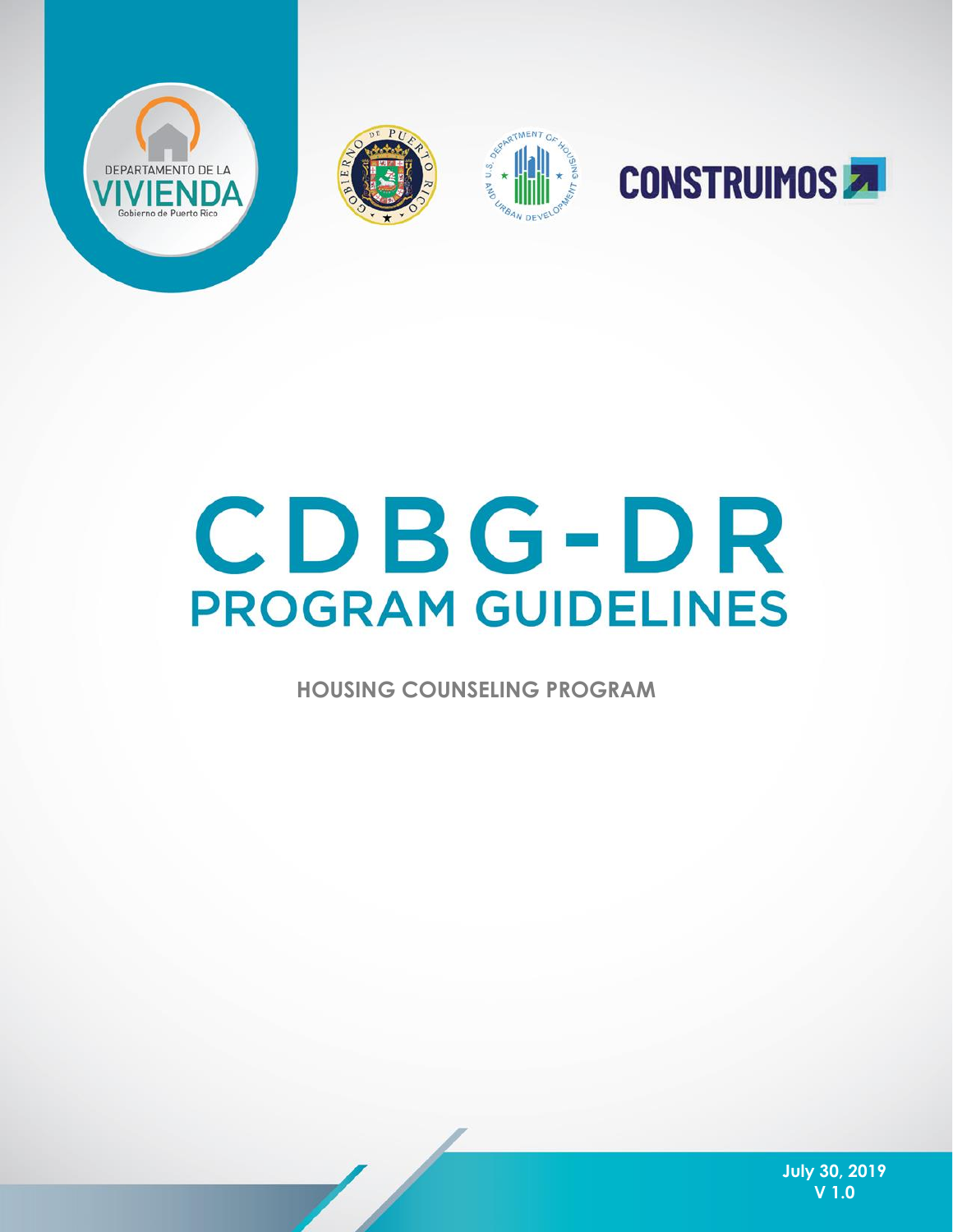CDBG-DR Program Guidelines Housing Counseling Program July 30, 2019 (V 1.0) Page 2 of 20

**This page was intentionally left blank.**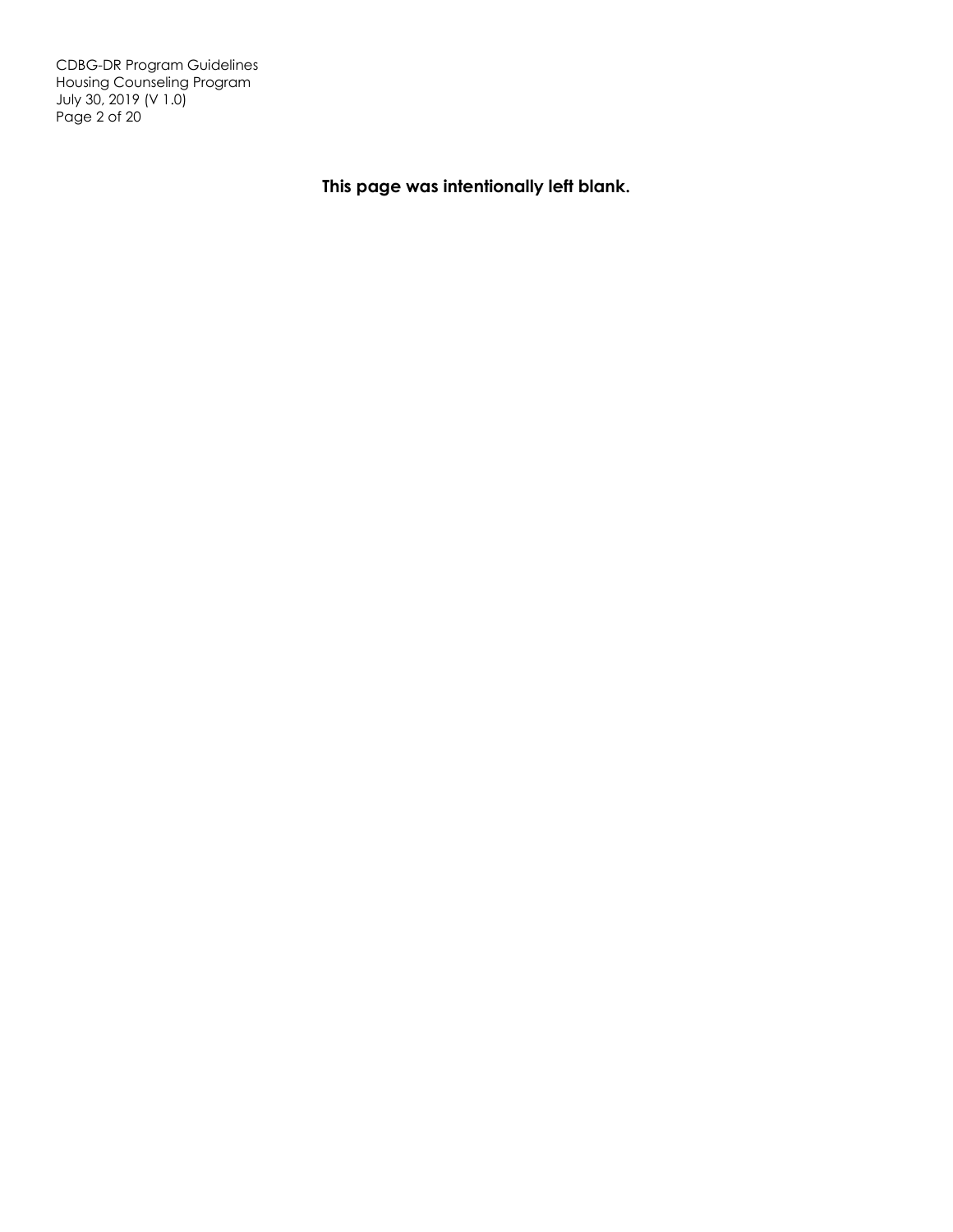CDBG-DR Program Guidelines Housing Counseling Program July 30, 2019 (V 1.0) Page 3 of 20

## PUERTO RICO DEPARTMENT OF HOUSING CDBG-DR PROGRAM GUIDELINES **HOUSING COUNSELING PROGRAM**

VERSION CONTROL

| <b>VERSION</b><br><b>NUMBER</b> | <b>DATE REVISED</b>  | <b>DESCRIPTION OF REVISIONS</b> |
|---------------------------------|----------------------|---------------------------------|
| 1.0                             | <b>July 30, 2019</b> | <b>Original Version</b>         |
|                                 |                      |                                 |
|                                 |                      |                                 |
|                                 |                      |                                 |
|                                 |                      |                                 |
|                                 |                      |                                 |
|                                 |                      |                                 |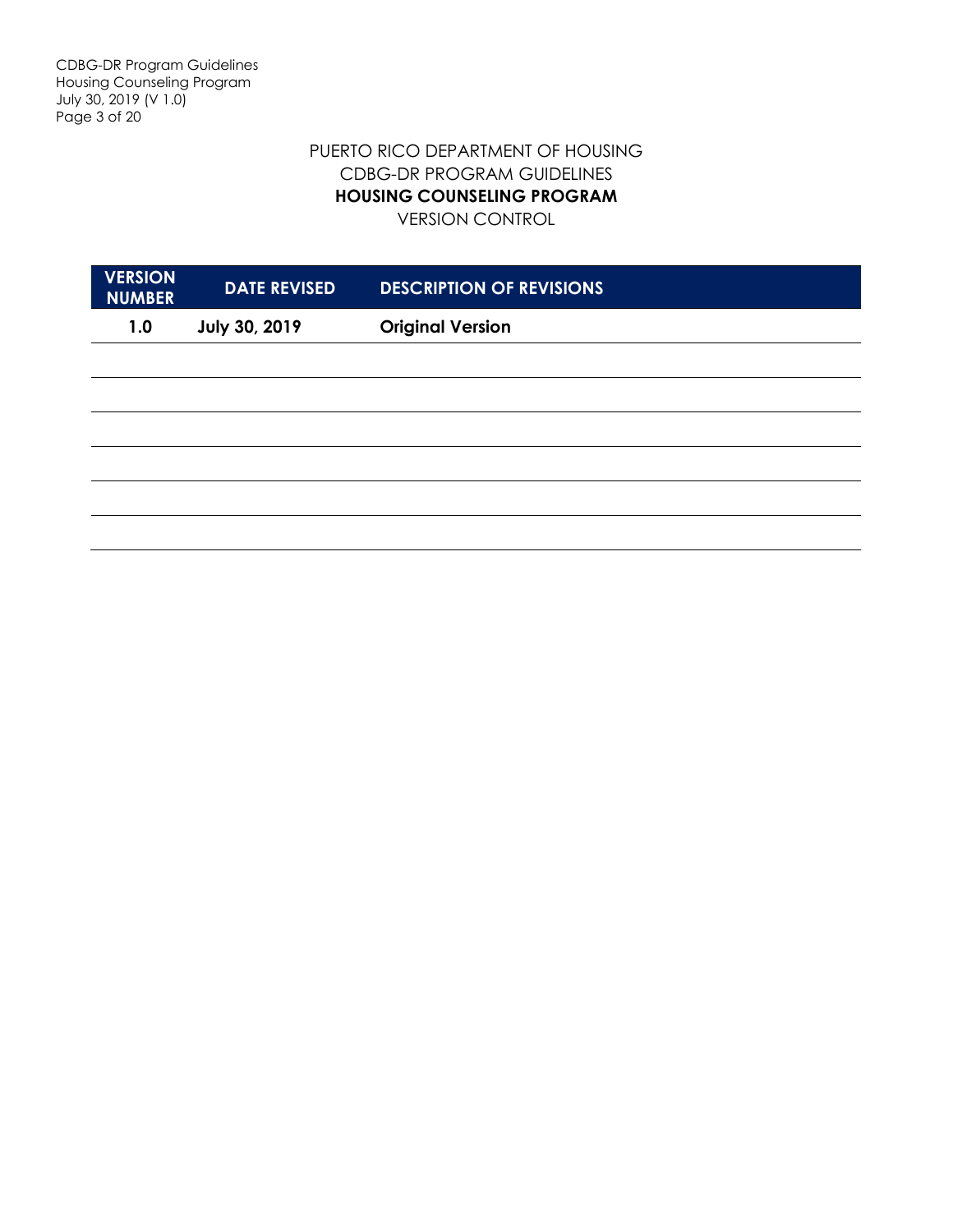# **Table of Contents**

| 1     |                                                               |  |  |  |
|-------|---------------------------------------------------------------|--|--|--|
| 2     |                                                               |  |  |  |
| 3     |                                                               |  |  |  |
| 4     |                                                               |  |  |  |
| 5     |                                                               |  |  |  |
| 5.1.  |                                                               |  |  |  |
| 5.2.  |                                                               |  |  |  |
| 6     |                                                               |  |  |  |
|       |                                                               |  |  |  |
|       |                                                               |  |  |  |
| 6.2.1 |                                                               |  |  |  |
|       |                                                               |  |  |  |
|       |                                                               |  |  |  |
|       |                                                               |  |  |  |
| 7     |                                                               |  |  |  |
| 8     |                                                               |  |  |  |
| 8.1.  |                                                               |  |  |  |
|       |                                                               |  |  |  |
| 9     |                                                               |  |  |  |
| 9.1.  |                                                               |  |  |  |
| 9.2.  |                                                               |  |  |  |
|       |                                                               |  |  |  |
| 9.3.1 |                                                               |  |  |  |
|       |                                                               |  |  |  |
|       |                                                               |  |  |  |
|       |                                                               |  |  |  |
| 10    | Program-based Reconsideration and/or Administrative Review 17 |  |  |  |
|       |                                                               |  |  |  |
|       |                                                               |  |  |  |
| 11    |                                                               |  |  |  |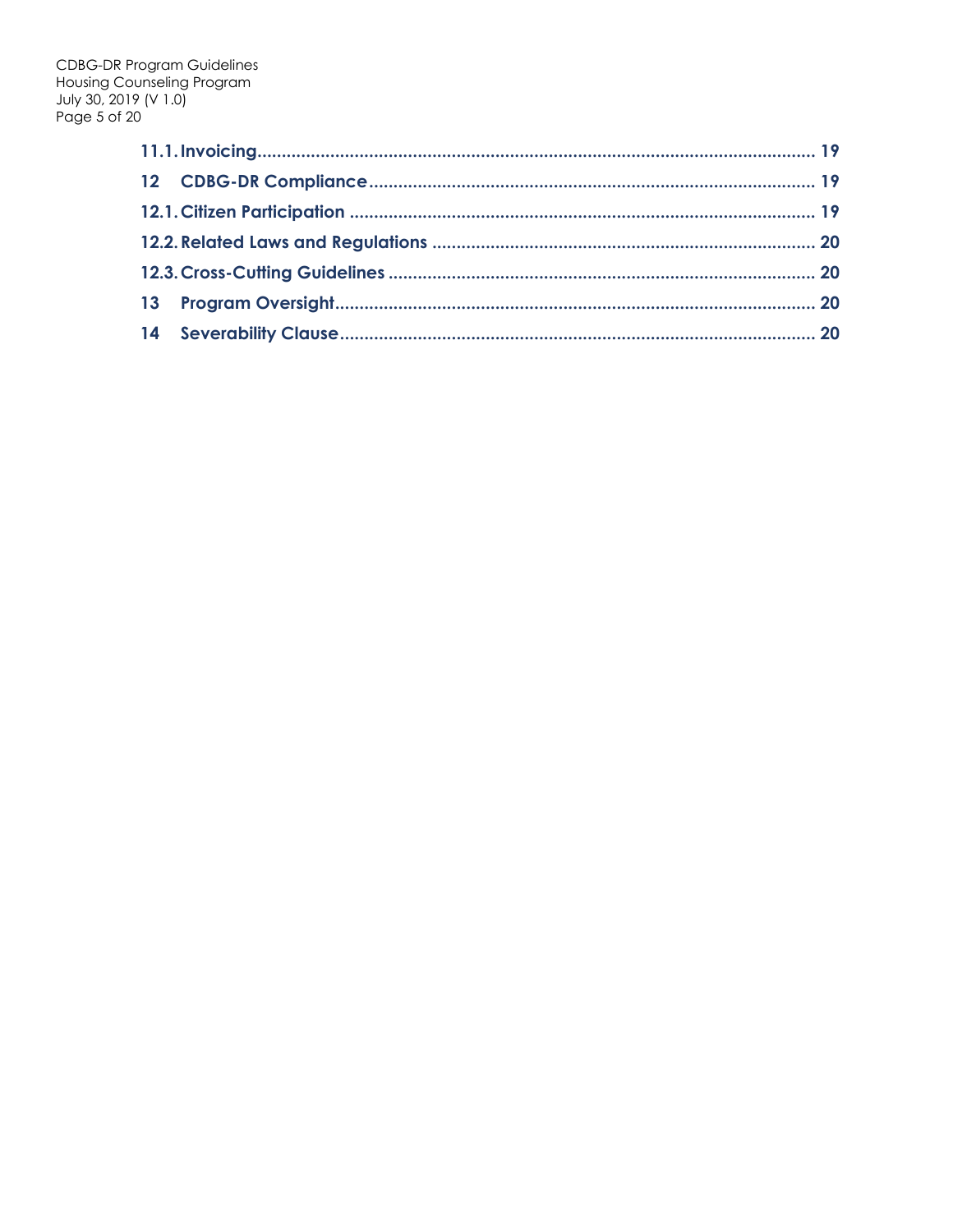CDBG-DR Program Guidelines Housing Counseling Program July 30, 2019 (V 1.0) Page 6 of 20

## <span id="page-5-0"></span>**Established Periods of Time**

Unless otherwise specified, all established periods of time addressed in this and all CDBG-DR Program Guidelines will be considered calendar days. On this matter, PRDOH, as grantee, will follow Rule 68.1 of the Rules of Civil Procedure of Puerto Rico, 32 LPRA Ap. V, R. 68.1.

**Remainder page was intentionally left blank.**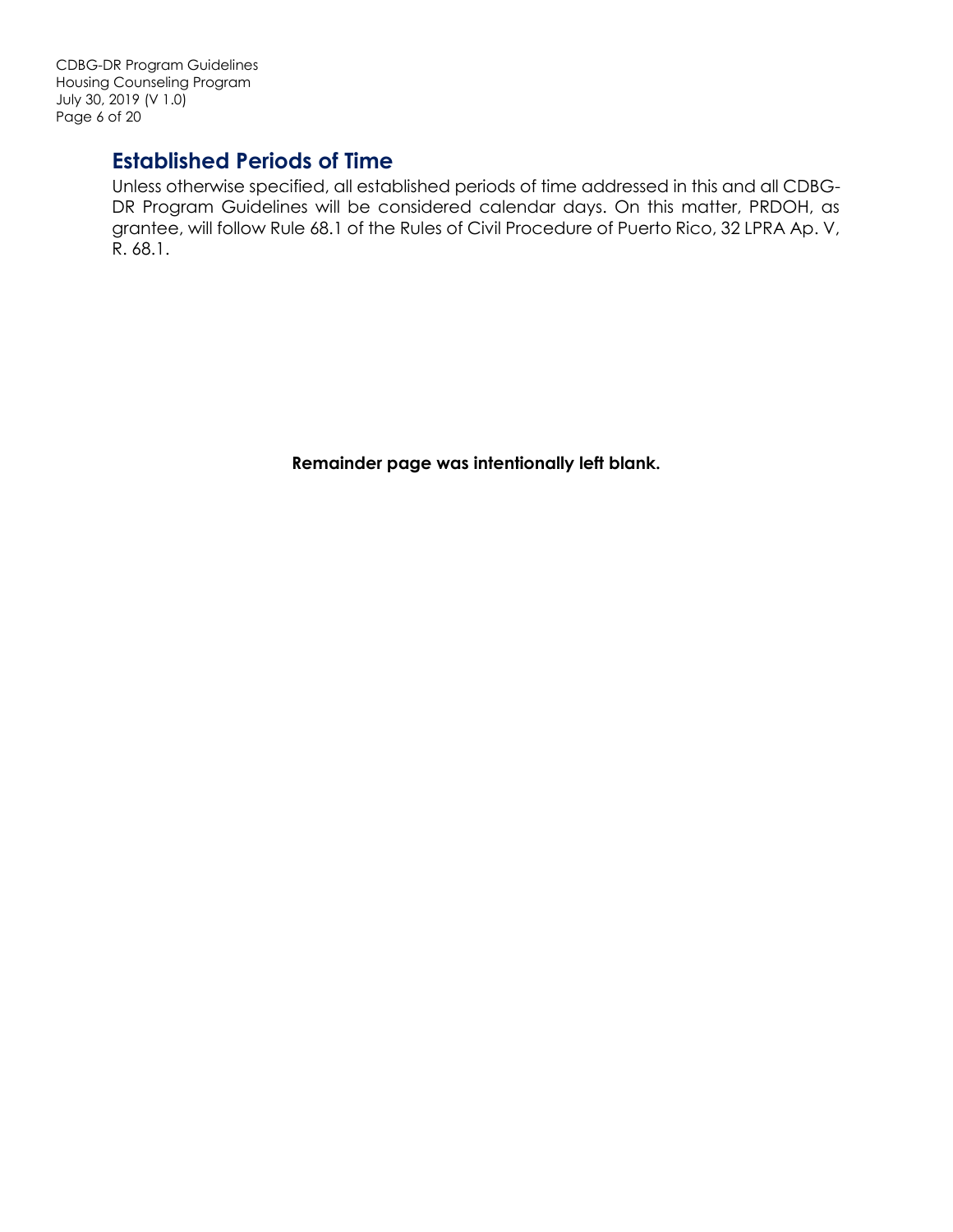# <span id="page-6-0"></span>**1 Overview/Background**

The involvement of Housing and Urban Development (**HUD**) approved housing counseling agencies to provide case management, expertise in home repair financing and oversight, expertise in homeowner's insurance, connections to disaster recovery networks, and expertise in the construction process has proven to be a valuable part of long-term recovery.

Subsection 106(a) of the Housing and Urban Development Act of 1968, as amended, 12 U.S.C. § 1701x authorizes the provision of funding for public or private organizations to provide a broad range of housing counseling services to homeowners and tenants to assist them in improving their housing conditions and in meeting the responsibilities of tenancy or homeownership. This Section also states that the Secretary is authorized to provide counseling and advice to tenants and homeowners with respect to property maintenance, financial management, and such other matters as may be appropriate to assist them in improving their housing conditions and in meeting the responsibilities of tenancy or homeownership.

The Housing Counseling Program (**Program**) from the Puerto Rico Department of Housing (**PRDOH**) will serve Applicant needs in providing educational services to promote the understanding of housing counseling, mitigate default/foreclosure proceedings, and many other services through trained knowledgeable unbiased agencies.

According to the Action Plan Substantial Amendment for programs offered under Community Development Block Grant-Disaster Recovery (**CDBG-DR**), this Program has a total budget allocation of \$17,500,000 and has a maximum award of \$3,000,000 per housing counseling agency. If distinct HUD-certified counseling organizations are unable to provide services, any remaining funds may be made available to one (1) or more of the other contracted counseling providers.

# <span id="page-6-1"></span>**2 Program Description**

This Program will foster resilience through public education and advocacy delivered by HUD-Approved Housing Counseling Agency (**HCA**) professionals to explain the options available for Applicants receiving housing counseling services and/or in conjunction with other forms of housing assistance. These services may include a range of approved subjects, including but not limited to, one-on-one counseling and formal training sessions.

Through the Program, applicant education can be provided in formal classes, with established curriculum and instructional goals; in a group or classroom setting, or other formats approved by PRDOH. These may cover topics such as, but not limited to:

- Tenant rights;
- The home buying process;
- How to maintain a home or homeowner education;
- Budgeting;
- Fair Housing Act of 1968, as amended, 42 U.S.C. § 3601, *et seq*.;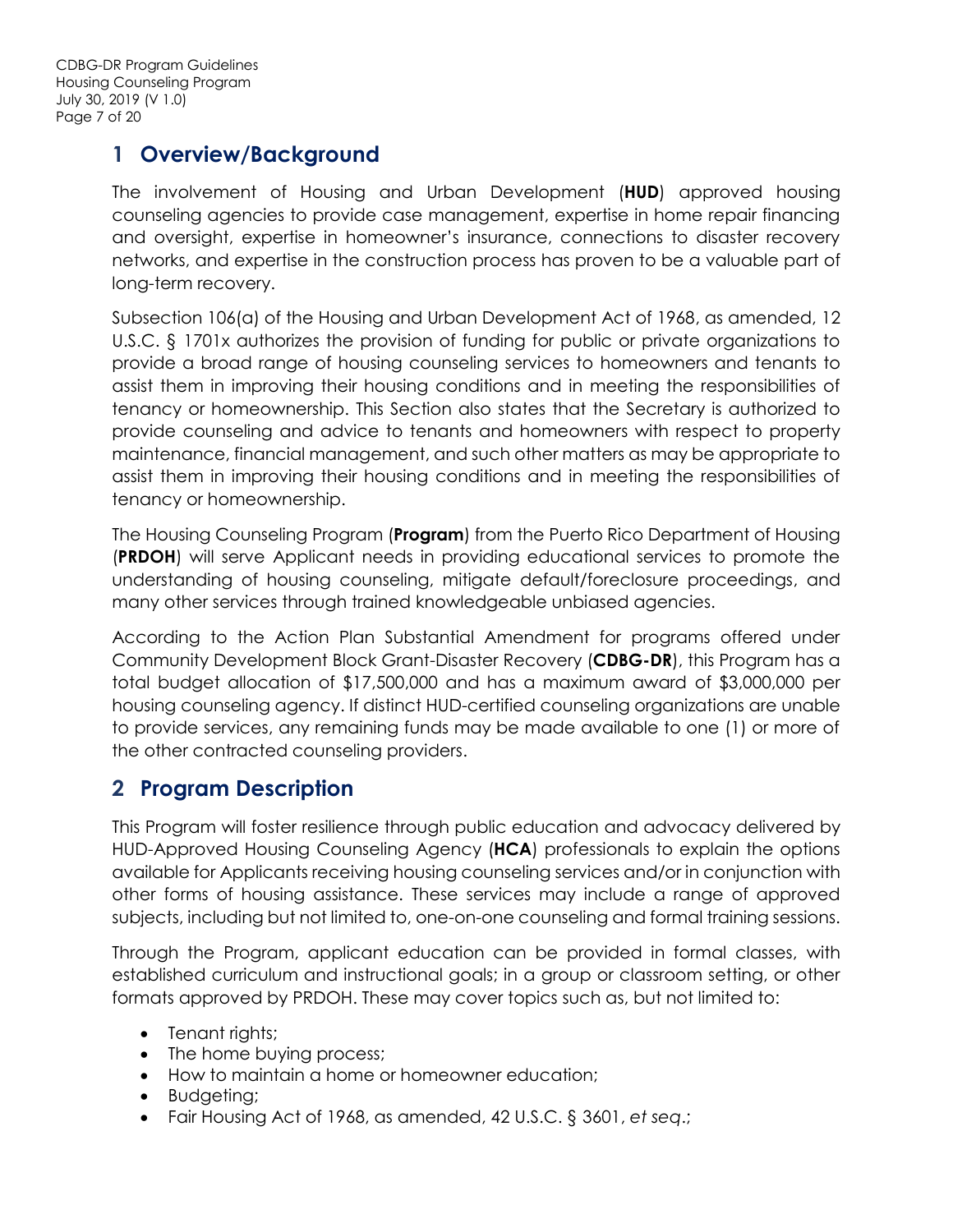CDBG-DR Program Guidelines Housing Counseling Program July 30, 2019 (V 1.0) Page 8 of 20

- Identifying and reporting predatory lending practices;
- Rights for persons with disabilities;
- Foreclosure prevention and mitigation;
- Relocation;
- Disaster preparedness and recovery;
- Homeless services;
- Financial literacy;
- The importance of maintaining good credit; and
- Other HCA eligible disaster recovery services as discussed in the HUD Housing Counseling Disaster Recovery Toolkit. 1

Educational sessions regarding the Fair Housing Act, *supra*, may include the promotion and protection of civil rights and their relationship with ensuring equal opportunity housing. Therefore, these may range from topics such as identifying and reporting discriminatory policies, procedures, practices, fair lending, predatory lending; and Section 504 of the Rehabilitation Act of 1973, as amended, 29 U.S.C § 794.

The Program will provide documentation certifying completion of the educational courses delivered.

## <span id="page-7-0"></span>**3 National Objective**

The national objective of the Program is to benefit low- and moderate-income (**LMI**) persons (below 80% Area Median Family Income (**AMFI**)) according to HUD Modified Income Limits for CDBG-DR Puerto Rico, as well as those who are considered to be urgent need as defined by HUD. The Program will be offered as a public service.

# <span id="page-7-1"></span>**4 Eligible Use of Funds**

HCAs can provide assistance in several ways. The most commonly used is one on one counseling due to the personalized approach of review for each family's financial and housing situation while identifying barriers to housing goals and developing an action plan to address each barrier. A part of those services can include, but is not limited to:

- Financial status or financial resource assessment;
- Applying for public and private resources;
- Negotiating mortgage and rent forbearance;
- Short and long-term budgeting living expenses;
- Explaining insurance options;

 $\overline{a}$ 

- Acting as a safeguard against fraud and scams;
- Hurricane season planning and preparation;
- Working with repair/reconstruction contractors;
- Walk-through of PRDOH Housing Recovery Programs;
- Link to short-term housing options;
- Services for renters including working with landlords, tenant rights, etc.;

<sup>1</sup> <https://www.hudexchange.info/resources/documents/Housing-Counseling-Disaster-Program-Guide.pdf>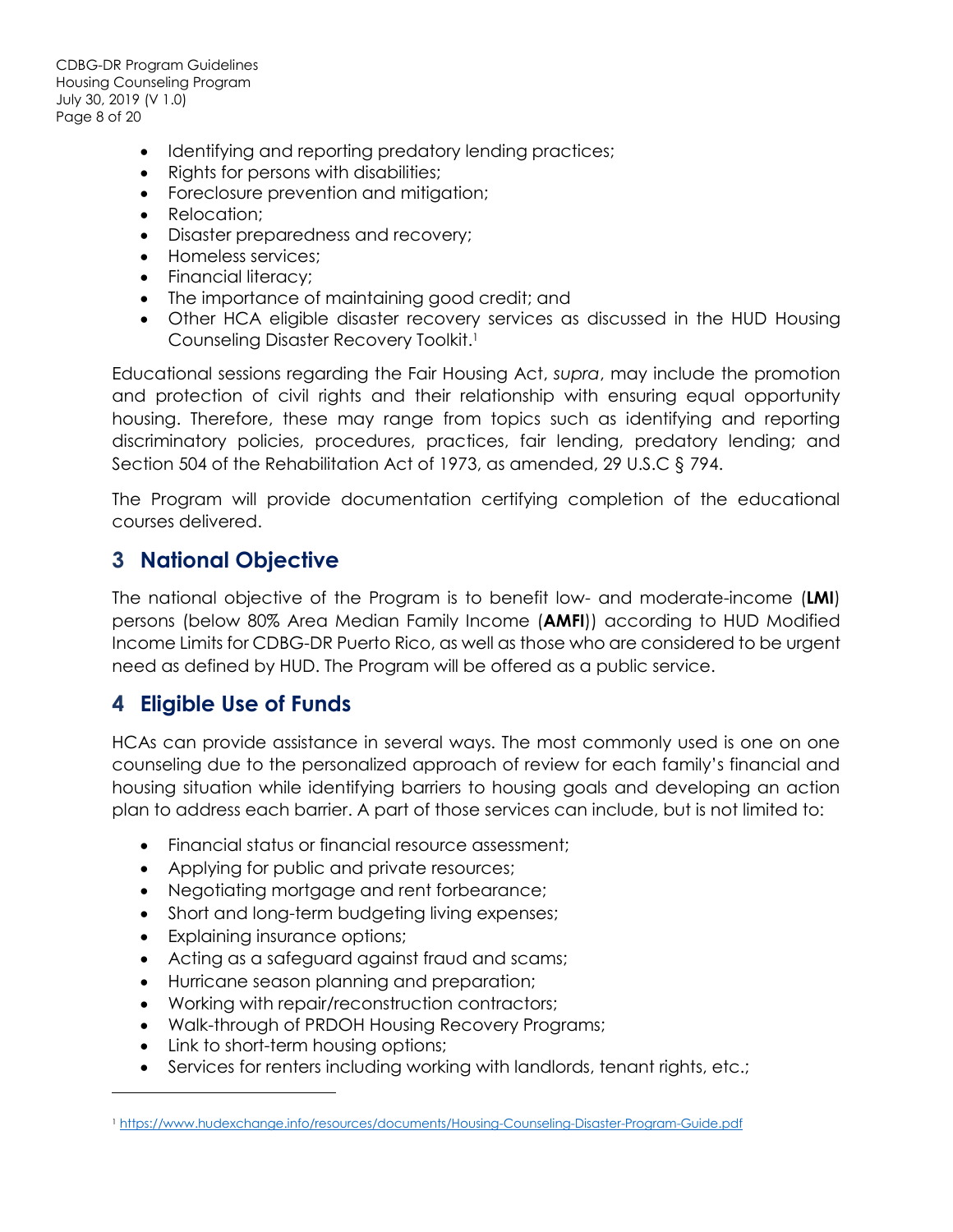CDBG-DR Program Guidelines Housing Counseling Program July 30, 2019 (V 1.0) Page 9 of 20

- Relocation counseling for home purchase options;
- Establishing property purchase eligibility/capacity;
- Credit repair counseling;
- Group education addressing how to remediate mold; and
- Connection to other resources that provide home repair relief and emergency assistance.

## <span id="page-8-1"></span><span id="page-8-0"></span>**5 Program Criteria**

#### 5.1.Goals

As part of the Program, PRDOH will work with HUD approved HCAs to ensure the following:

- 1) Deliver educational services to recovering residents on financial literacy; homebuyer counseling; credit repair counseling; expanding homeownership opportunities; improving access to affordable housing; and preserving homeownership; among other housing and financial topics.
- 2) Ensure counseling needs of low, very low and extremely low-income households are met to the greatest extent feasible.
- 3) Target initial outreach to recovering residents located in high-risk areas (identified flood areas, storm surge areas, and landslide risk areas) and/or those who were denied Federal Emergency Management Agency (**FEMA**) assistance.
- 4) Administer housing counseling programs in accordance -and remain in compliance- with corresponding departmental regulations and guidance and the following nondiscrimination regulatory and legislative requirements:
	- Title VI of the Civil Rights Act of 1964, as amended, 42 U.S.C. § 2000d *et seq*.;
	- Title VIII of the Civil Rights Act of 1968, as amended, 7 C.F.R. § 1901.203 *et seq*.;
	- Executive Order 11063, as amended 27 FR 11527, 3 C.F.R. § 1959-1963 Comp., p. 652;
	- Section 504 of the Rehabilitation Act of 1973, as amended, 29 U.S.C & 794;
	- The Age Discrimination Act of 1975, as amended, 42 U.S.C. § 6101 *et seq*.;
	- Americans with Disabilities Act of 1990, as amended, 42 U.S.C. § 12101 *et seq*.;
	- Title IX of the Education Amendments of 1972, as amended, 20 U.S.C. § 1681 *et seq*.
- 5) Services may be delivered in any of the Puerto Rico disaster-declared municipalities for Hurricanes Irma and/or Maria. PRDOH may make geographic assignments based on capacity of respondent providers, application case-loads for programs, and other criteria. Geographic assignments may be adjusted throughout the program based on capacity and applicant need.

#### <span id="page-8-2"></span>5.2. Training

As part of the Program, PRDOH may train HUD approved HCAs on programs offered under CDBG-DR. The curriculum will cover the scope of available programs and cover eligibility requirements in depth.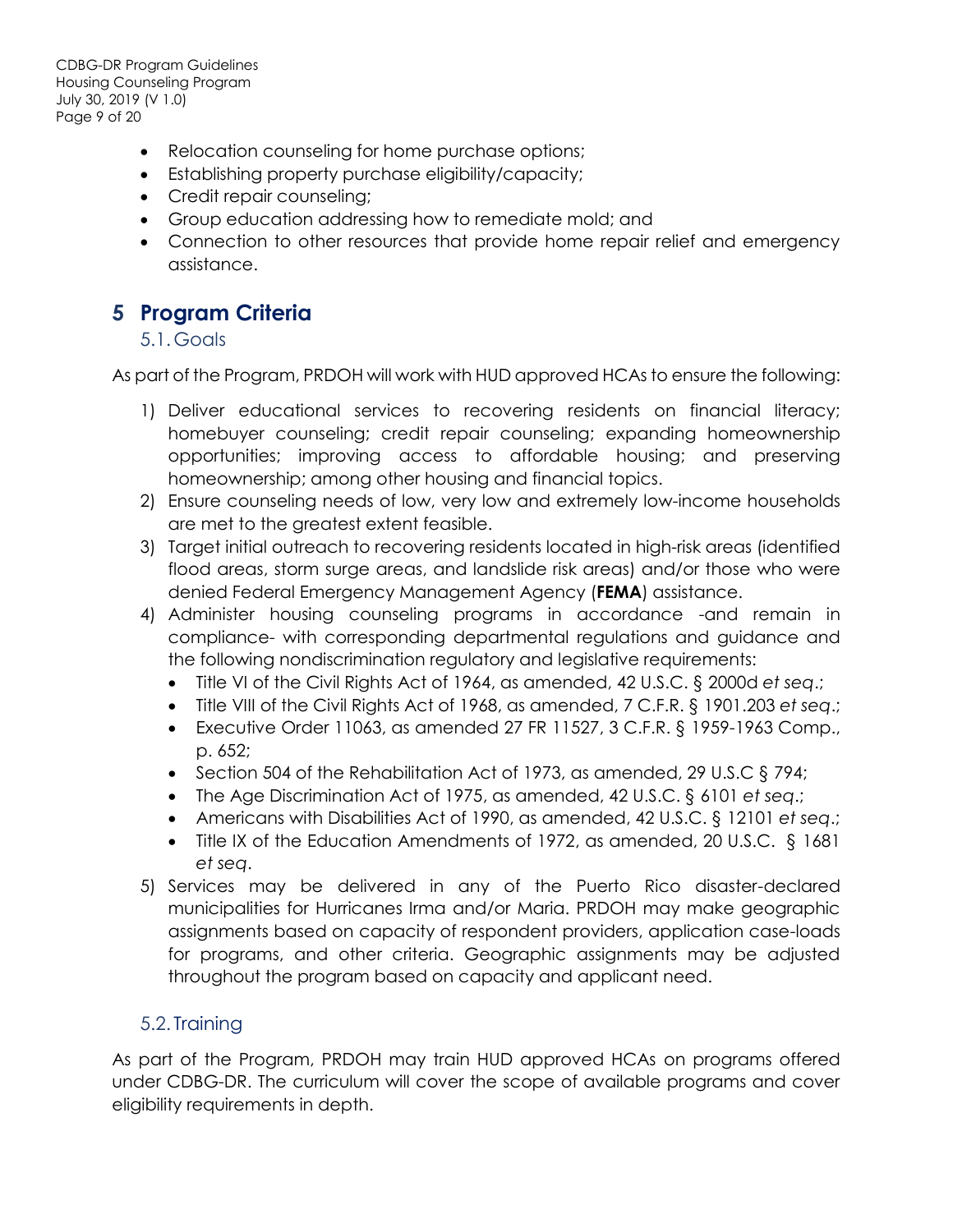Additional training sessions to educate surge staff for housing counseling services can be provided on an as-necessary basis to ensure service providers are appropriately staffed to meet applicant needs. All HCAs receiving funding under this Program must participate in PRDOH-sponsored training, as required.

HCAs may be required to satisfactorily complete special training seminars, prove capacity to handle caseloads, be equipped with sufficient staffing to ensure ability to successfully provide services and complete a capacity assessment for their area of service.

# <span id="page-9-0"></span>**6 General Eligibility of Housing Counseling Agencies**

HCAs will provide counseling services to all residents of Puerto Rico. PRDOH chose the HUD approved HCAs that best met the criteria, not limited to the following:

- Are located in Puerto Rico and/or service Puerto Rico;
- Have documented HUD-certified team members;
- Have a proven track record of providing HUD counseling services and managing caseload;
- Have a proven ability to work with residents outside of the area of their locations as needed;
- Will provide a workplan for residents to provide an overview of the overall needs they will be addressing;
- Have been functioning for at least **one (1) year** in Puerto Rico;
	- o HCAs without prior experience in Puerto Rico may be considered if they are able to provide documented experience in serving populations with similar demographic compositions and needs.

PRDOH will coordinate with each HCA to outline the requirements for the resident application, intake and process for receiving services. Residents will be paired with one of the housing counseling service providers based on an evaluation of their need, location and ability to interface with the housing counseling agencies.

#### <span id="page-9-1"></span>6.1.Housing Counseling Staff

The HCA staff must possess a working knowledge of HUD and PRDOH's housing and singlefamily mortgage and insurance programs, such as FHA, as well as other state and local housing programs available in the community (including needs of renters) and Consolidated Plans (including an analysis of impediments to fair housing choice and the Puerto Rican housing market). The HCA staff should also be familiar with housing programs offered by conventional mortgage lenders and other housing or related programs that may assist their clients.

#### <span id="page-9-2"></span>6.2. Housing Counseling Resources

The HCAs must have sufficient resources to implement the proposed housing counseling work plan.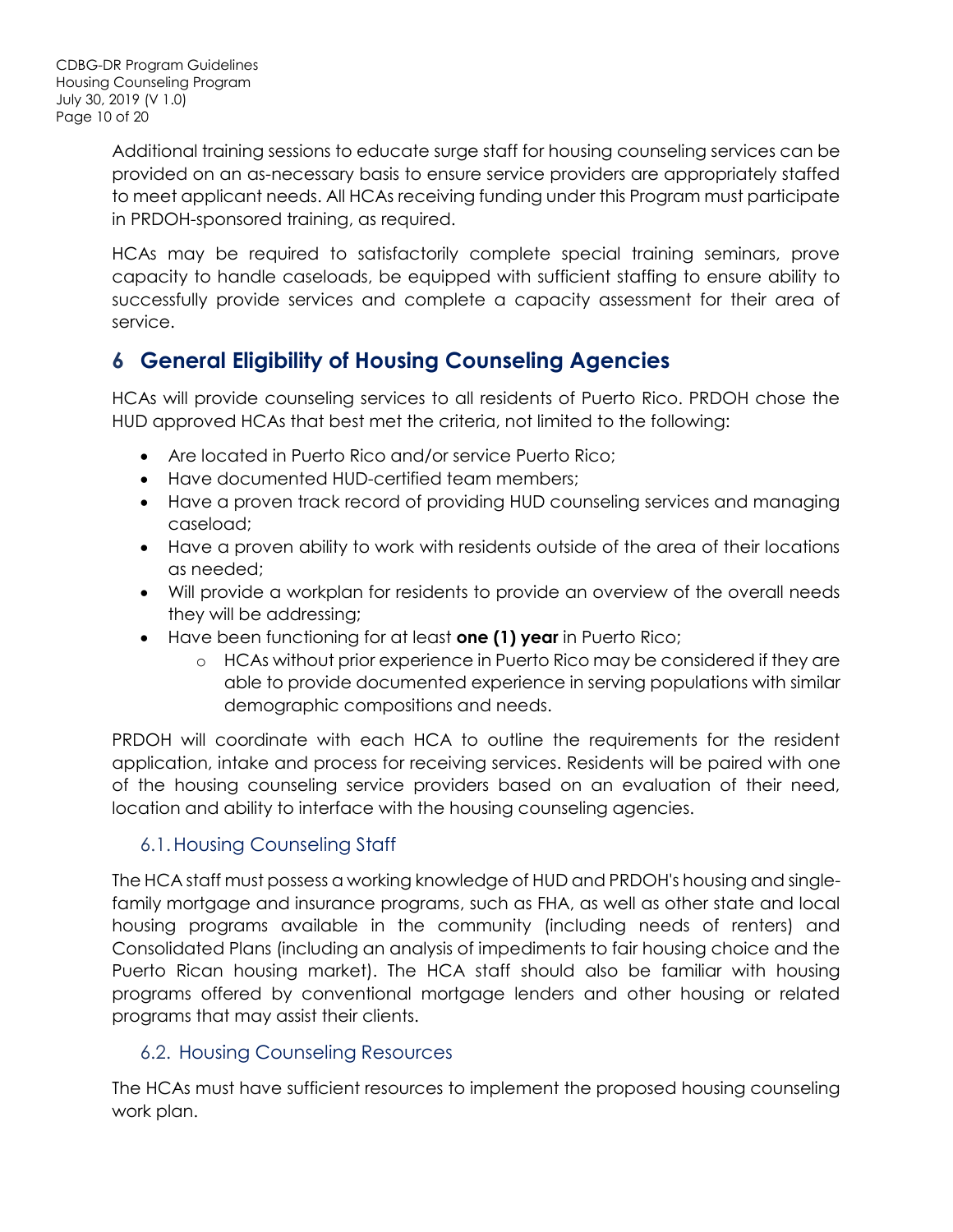The HCAs must employ trained and HUD-certified housing counseling staff, identifying counselors that have at least **six (6) months** of work experience in the job they will perform in the agency's housing counseling program. Evidence of staff training must be documented in agency records in employee files. Documentation of staff training was assessed when agencies completed applications for grant funding and will be further assessed when agencies receive performance reviews. So long as the HCAs maintain current HUD certification, newly hired employees should become certified within **one (1) year** of hire date.

## 6.2.1 Change Order

<span id="page-10-0"></span>If an HCA lacks the resources needed to complete Program work, it may submit a request to acquire additional necessary resources. These resources may include, but are not limited to, staff members, technology, and office space. Change order requests with justification for the need of additional resources must be requested by the HCA and may be approved by Program Staff on a case-bycase basis.

PRDOH will evaluate all change order requests to determine whether additional resources are necessary and reasonable in order for the HCA to provide adequate levels of housing counseling to its assigned region.

Without prior authorization, any work performed outside of the approved scope of work by means of a change order, is not reimbursable under CDBG-DR. HCAs shall be responsible for all costs incurred due to activities performed beyond the approved scope of work or beyond the approved resource level without prior authorization by a duly authorized change order.

## <span id="page-10-1"></span>6.3. State and Local Requirements

In accordance with 24 C.F.R. § 214.103(k) a housing counseling agency, its branches, and affiliates must meet all state and local requirements for its operation.

#### <span id="page-10-2"></span>6.4.Accessibility and Facilities

In accordance with 24 C.F.R. § 214.103(l), all housing counseling facilities of the agency and its branches, affiliates, and sub-grantees must meet the following criteria:

- The office should operate during normal business hours and offer extended hours when necessary;
- Provide privacy for in-person counseling and confidentiality of client records;
- Provide vital documents and information in alternative formats, as well as provide accessibility features or make alternate accommodations for persons with disabilities, in accordance with section 504 of the Rehabilitation Act of 1973, as amended, 29 U.S.C. § 794, 24 C.F.R. parts 8 and 9, and the Americans with Disabilities Act, as amended, 42 U.S.C. § 12101 *et seq*.;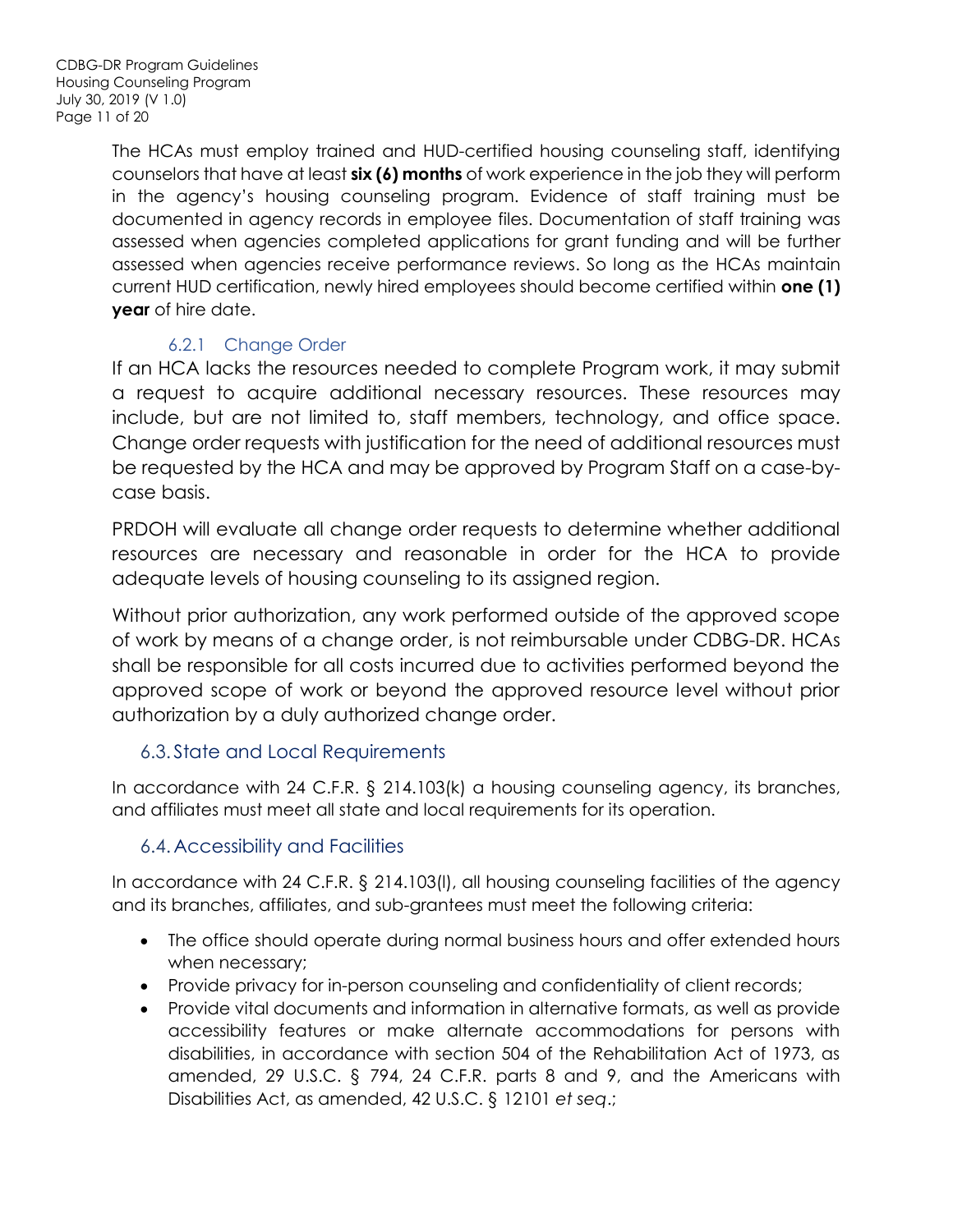- The housing counselor(s) must be fluent in the language of the clients they serve. In addition, all documents provided to clients must be available in both English and Spanish; and
- Have a clearly and properly identified office, with space available for the provision of housing counseling services. There must be permanent signage identifying the housing counseling office.

## <span id="page-11-0"></span>6.5. Ineligibility

HCAs must comply with all applicable fair housing and civil rights requirements in 24 C.F.R. § 5.105 (a).

HCAs are deemed ineligible if said agency:

- a) Has been charged with an ongoing systemic violation of the Fair Housing Act; or
- b) Has been a defendant in a Fair Housing Act lawsuit filed by the Department of Justice alleging an ongoing pattern or practice of discrimination; or
- c) Has received a letter of findings identifying ongoing systemic noncompliance under Title VI of the Civil Rights Act of 1964, section 504 of the Rehabilitation Act 1973, or section 109 of the Housing and Community Development Act 1974, as amended.

Under section 808(e)(5) of the Fair Housing Act, PRDOH has a statutory duty to affirmatively further fair housing in its activities. PRDOH requires the same of its subrecipients. HCAs must affirmatively further fair housing for classes protected under the Fair Housing Act. Protected classes include race, color, national origin, religion, sex, disability, and familial status. Housing counseling agencies are expected to help remedy discrimination in housing and promote fair housing rights and fair housing choice.

Therefore, if -and only if- the charge, lawsuit, or letter of findings referenced in subparagraphs (a), (b), or (c) has been resolved to PRDOH's satisfaction, then will the HCA be considered to be eligible. This result will vary on a case-by-case basis.

# <span id="page-11-1"></span>**7 Outreach & Marketing**

HCAs working as subrecipients with PRDOH are to provide outreach through multiple media platforms including but not limited to: radio, newspapers, social media, local marketing initiatives, local events, or fairs. This outreach should be documented, measurable, and create impact. Outreach will be measured through quarterly reports.

Initial outreach should be targeted to recovering residents located in high risk areas (identified flood areas, storm surge area, and landslide risk areas) and/ or those who were denied Federal Emergency Management Agency (FEMA) assistance for outreach based on capacity of respondent providers, application case-loads for programs, and other criteria.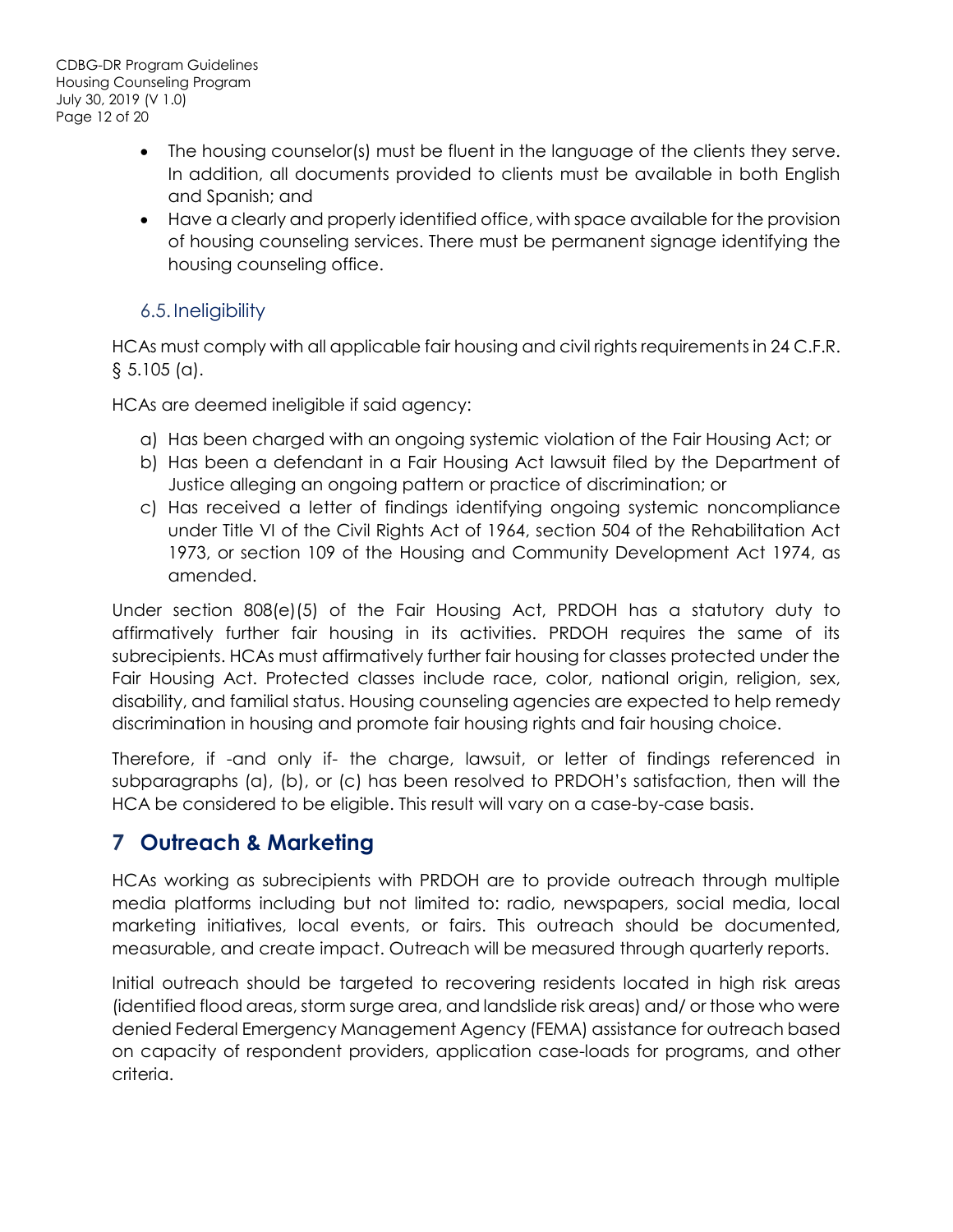The provision of information to raise awareness about critical housing topics, such as predatory lending, fair lending, and fair housing issues, including what to do if you think you've been discriminated against (i.e. how to file a complaint) and the availability of housing counseling and other forms of assistance, should be part of the outreach and marketing performed. Marketing and outreach include distributing materials, presenting at community events, conducting informational campaigns, such as public service announcements (**PSAs**), advertisements, or other forms of media campaigns, and advocating with lenders and other industry partners.

All outreach plans must be submitted to PRDOH for review and approval prior to the HCA beginning work. Outreach and marketing materials related to CDBG-DR programs must be pre-approved by PRDOH before publication and should be provided in both English and Spanish.

# <span id="page-12-1"></span><span id="page-12-0"></span>**8 Application Requirements & Selection**

#### 8.1. Selection Review of HCA Awardees

Existing or new housing counseling agencies servicing Puerto Rico were encouraged to apply for the grant funding provided through this Program.

PRDOH published a Notice of Funding Available (**NOFA**), requesting documentation that outlined the qualifications based on previous work experience, capacity and ability to provide services as well as methodology and approach to provide the requested scope of services.

Scoring and funding methodology for the NOFA was intended to ensure that Program goals are met. PRDOH assigned a ranking and scoring system in the NOFA. Scoring under this NOFA rewarded high-quality services, oversight and quality control, meeting key needs, and efficient program administration.

These qualifications included, but were not limited to, the HCAs:

- Being located in Puerto Rico and/or service Puerto Rico;
- Having a proven track record of providing these types of services in Puerto Rico as demonstrated through an understanding of:
	- o The needs and problems of the target population;
	- o How the agency will address one or more of these needs and problems with its available resources;
	- o The type of housing counseling services offered;
	- o Fee structure, if applicable;
	- o The geographic service area to be served; and
	- o The anticipated results to be achieved within the period of approval.
- Having a proven track record for managing their caseloads;
- Having sufficient staff to properly service residents in Puerto Rico;
- Having a proven record of expertise in the area of service they will be applying;
- Having a proven ability to work with residents outside of the area of their locations;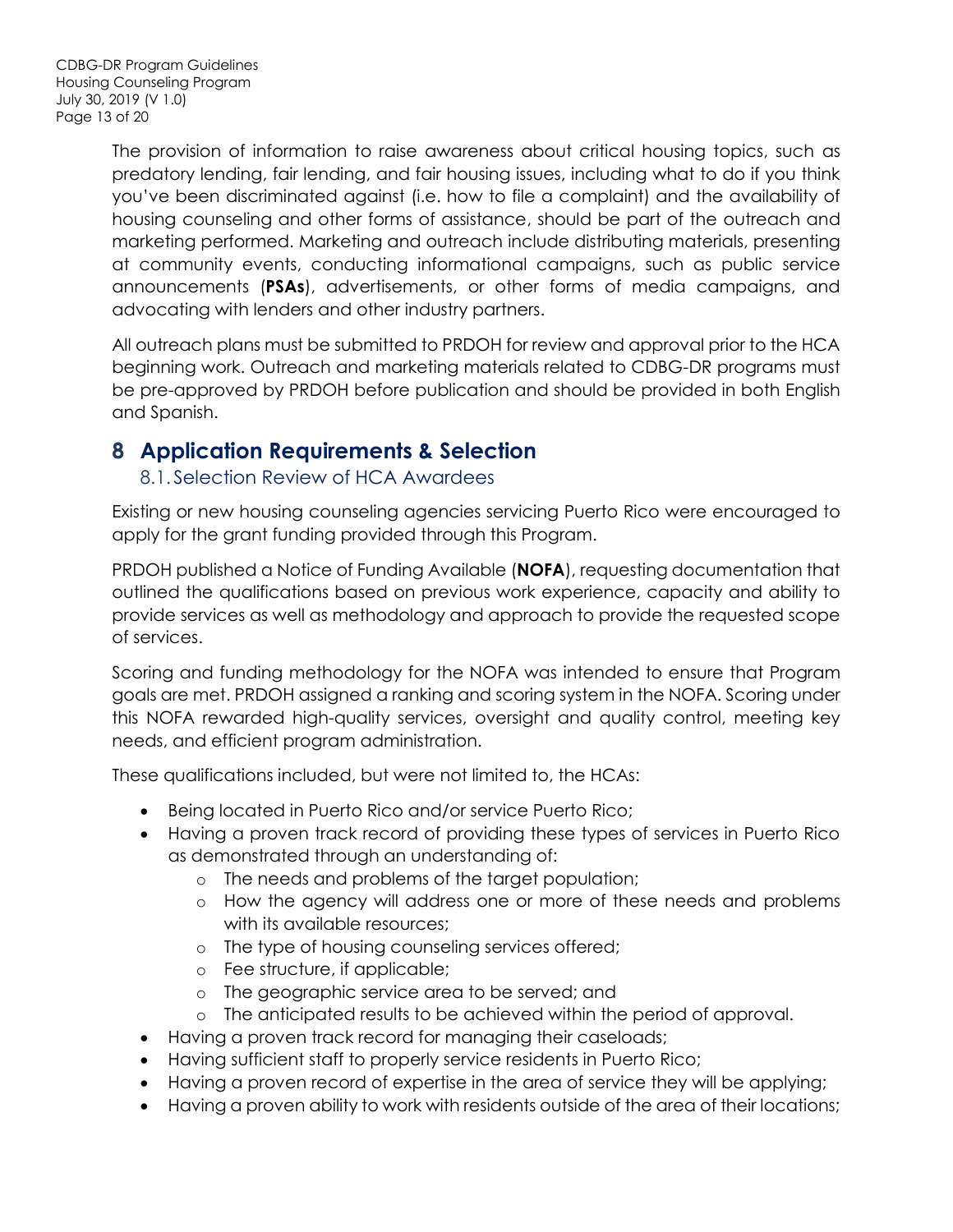Having a proven methodology for program/project implementation that yields results.

Approval of HCAs was based on PRDOH's verification of all documents and information submitted. PRDOH maintains the right to request additional documentation or provide addenda as needed. HCAs with branches or affiliates for which the parent entity exercises control over the quality and type of housing counseling services rendered, must submit a single application for approval.

These decisions were made based on applicable statutes, codes of federal regulation, state and local codes and ordinances, local guidelines, and Program guidelines.

#### <span id="page-13-0"></span>8.2.Approval of Application

If the application package is selected by PRDOH for funding, PRDOH will approve an agency for a period up to **two (2) years**, with options to extend. PRDOH will notify the agency of its approval in the form of a Notice of Approval to the agency's main office. This notification will outline the eligibility determination made and outline next steps, if applicable.

Upon approval, PRDOH will provide an Award Notice that will include information on the amount of funding made available to the HCA, as awardee. PRDOH will notify the winning awardee(s) and host a kickoff meeting to outline the services, training sessions, and any other additional requirements to be completed, including the preparation of a CDBG-DR Housing Counseling Work Plan.

# <span id="page-13-1"></span>**9 Housing Counseling Work Plan**

#### <span id="page-13-2"></span>9.1.Required Components

The Housing Counseling Work Plan must:

- Describe the demographics, housing needs and problems, and geographic boundaries of the service target area(s).
- Identify housing counseling services to be provided in response to one or more of the needs in targeted communities and geographic areas where the agency and its branches and affiliates will provide their housing counseling services.
- Identify group education, marketing and outreach strategies.
- Address, if appropriate, alternative settings or formats for the provision of housing counseling services for cases in which the agency and the client mutually agree on the need for an alternative setting or alternative format and cases in which the agency's facilities are not accessible.
	- o Alternative formats can include telephone counseling or remote counseling systems designed using video-call technology, video cameras, and the internet. Video-call technology systems can also be used to deliver group education workshops and sessions.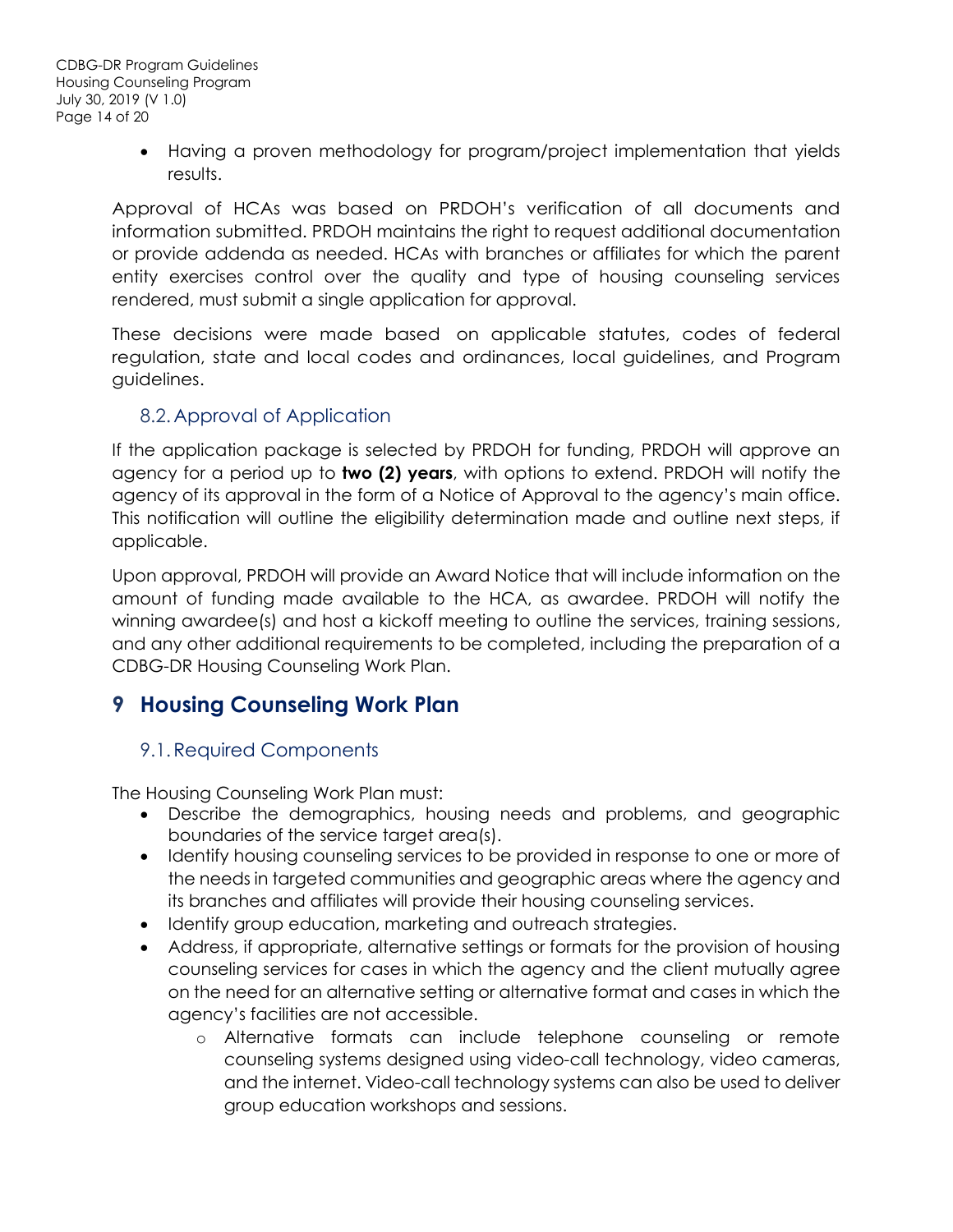- Detail the agency's plan for follow-up communication with the client.
- Identify existing fee structure and provide information on how to ensure that participants seeking CDBG-DR funded services will not be charged.
	- o Services provided through CDBG-DR Housing Counseling services must be free of charge to participants. The HCA will receive payment from PRDOH to provide these services.
	- o HCAs will be reimbursed for the following eligible activities: delivery of counseling and education services that benefit clients, including the supervision and quality control necessary to provide high quality services; cost of client education and materials; program oversight; cost of compliance and quality control; supervision of housing counseling staff; housing counselor training; and marketing and outreach initiatives.
- HCA Work Plans are subject to approval by PRDOH. Once approved, any changes to the Work Plan must be subsequently approved.

#### <span id="page-14-0"></span>9.2. Recordkeeping and Reporting

As per 24 C.F.R. § 214.315, the HCAs must have an established system of recordkeeping that permits PRDOH and HUD to easily access all information needed for a performance review.

Participating HCAs must ensure the confidentiality of each client's personal and financial information, both electronic and paper, including credit reports, whether the information is received from the client or from another source. Failure to maintain the confidentiality or improper use of credit reports may subject the agency to penalties under the Fair Credit Reporting Act, as amended, 14 U.S.C. § 1681 *et seq*. Hard copies of client files must be kept in locked filing cabinets and electronic client files must be kept secure and be accessible only by authorized employees.

Participating HCAs shall utilize an electronic housing counseling client management system for the collection and reporting of client-level information including, but not limited to, financial and demographic data, counseling services provided and outcomes. Agencies shall be required to interface with PRDOH's databases.

Reports will be submitted to PRDOH on progress of the outreach, rate of intake, identification of any key areas of resident need not being met and goal achieved/remaining.

#### <span id="page-14-1"></span>9.3. Identification of Program Participants

PRDOH will work with HCAs to identify their pipeline of potential participants. Participants may be referred by other CDBG-DR funded programs, including the Home Repair, Reconstruction or Relocation (R3 Program), directly from PRDOH, or self-referred. Participants will be referred based on both service area and specific services provided by an HCA. Once an HCA receives a referral from one of these sources, they shall contact the participant within **two (2) business days** to initiate intake.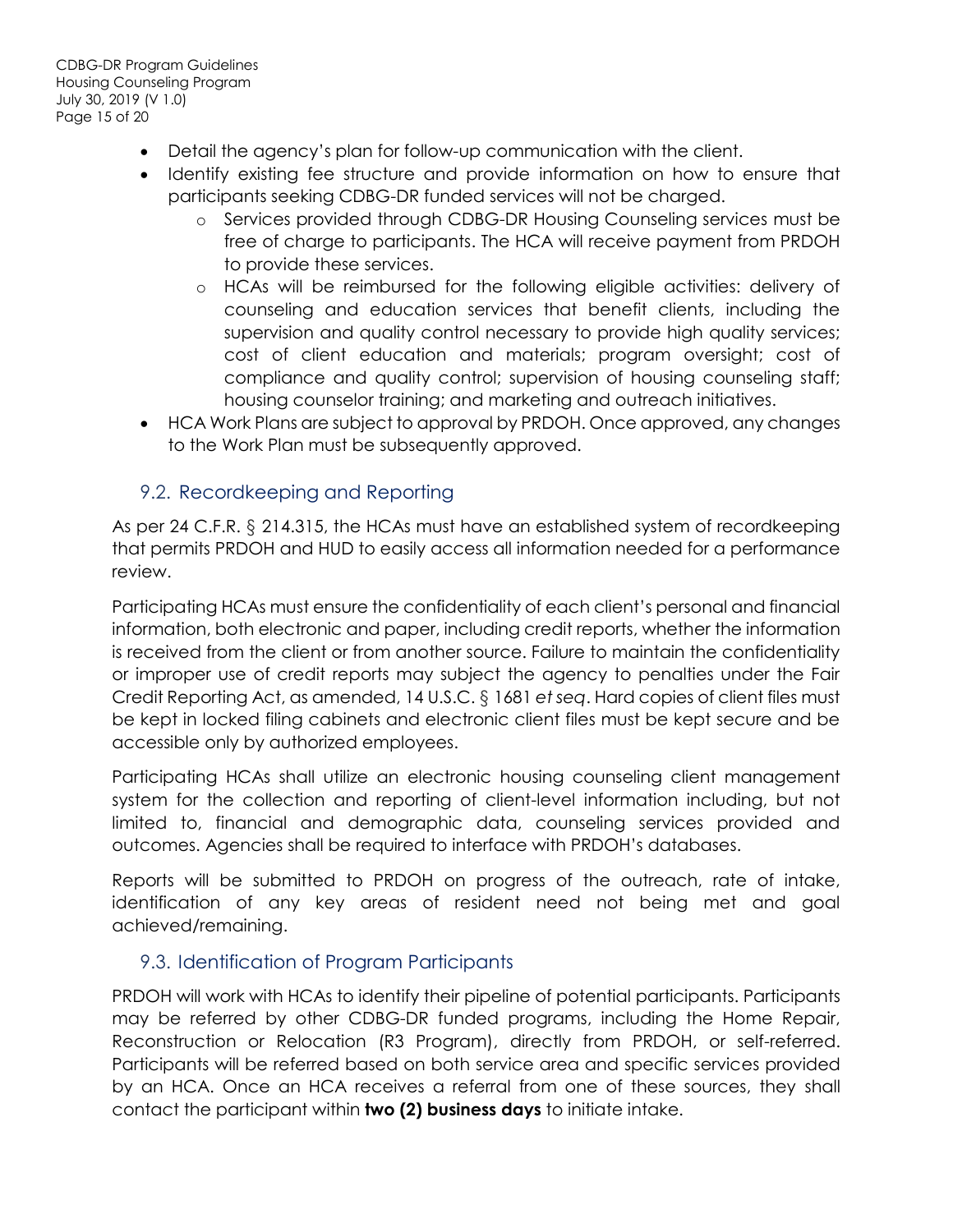#### 9.3.1 Relocation Voucher Participants of the R3 Program

<span id="page-15-0"></span>Applicants to the Home Repair, Reconstruction, or Relocation Program (R3 Program) who are provided a Relocation Voucher will be required to participate in the Housing Counseling Program. As a condition of receiving a relocation award from the R3 Program, these applicants must complete a homeowner education course provided by a CDBG-DR funded HCA and provide documentation certifying completion of the curriculum. The homeowner education course must be completed prior to the applicant's R3 Program real estate closing event. For more information regarding the R3 Program, please see the program guidelines for the Home Repair, Reconstruction, or Relocation Program, available at [www.cdbg-dr.pr.gov.](http://www.cdbg-dr.pr.gov/)

The Housing Counseling Program will provide applicants with support throughout the relocation process by assisting with things like: identifying a suitable replacement home, homeowner education, and connecting applicants with social services providers in the areas being considered by the applicant for relocation.

Applicants must work with an HCA to identify a suitable replacement home. R3 Program Staff will verify that the applicant has taken appropriate action to identify suitable options commensurate to household composition and family needs and work closely with the applicant's HCA to ensure sufficient efforts are being made.

#### <span id="page-15-1"></span>9.4. Initial Consultation with Program Applicants

HCAs will provide Applicants an initial consultation upon successful completion of intake for counseling services. In order to best serve the Applicant, while scheduling this consultation, the HCA should confirm resident information, such as contact information, recovery needs, etc.

At the initial consultation, the HCA will meet and discuss the housing needs with the Applicant and any other household members that attend. The HCA must confirm the application information and collect any documents supplied by the Applicant in connection to their particular needs, as well as provide a list of additional documentation that will be required as next steps based identified needs.

Applicants should provide all required documents within a reasonable timeframe to ensure progress and success of their participation in the Program. HCAs are responsible for two (2) follow up contacts with the Applicant to meet their consulting needs and/or maintain the application status as current.

If the Applicant fails to attend two (2) scheduled consultations without notifying the HCA, then their case may be put on hold. The Applicant will be notified of this action.

HCAs will individualize consulting recommendations for each Applicant based on their identified need and provide services in line with those needs. Upon completion of service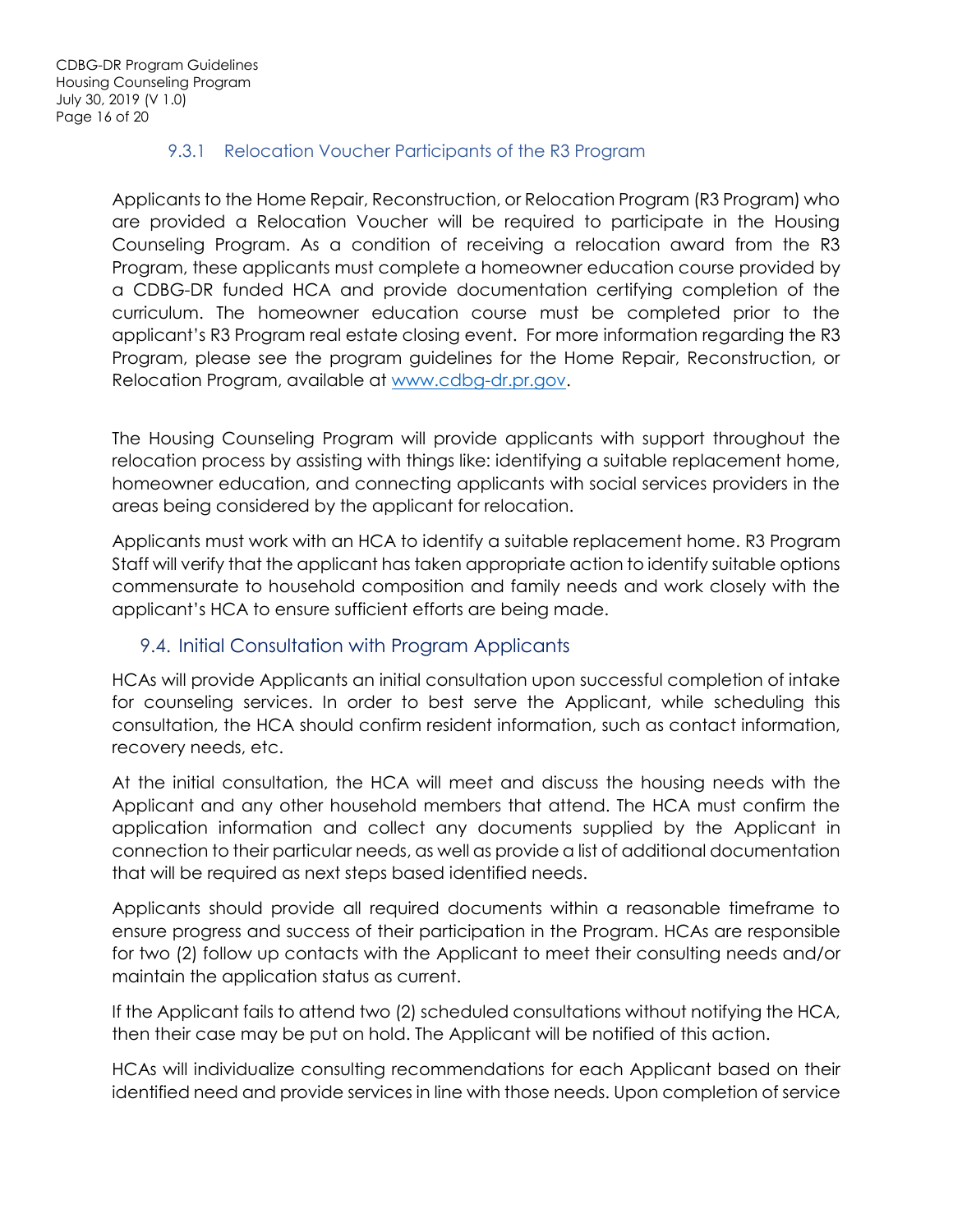delivery to a participant, the HCA will provide any required beneficiary and outcome information to PRDOH.

#### <span id="page-16-0"></span>9.5. Termination of Services

Participating HCAs must document termination of housing counseling in the client's file. Termination occurs or may occur under any of these conditions:

- The client meets their housing need or resolves the housing problem;
- The agency determines that further housing counseling will not meet the client's housing need or resolve the client's housing problem;
- The agency attempts to, but is unable to, locate the client;
- The client does not follow the agreed-upon action plan;
- The client otherwise terminates housing counseling; or
- The client fails to appear for housing counseling appointments.

#### <span id="page-16-1"></span>9.6. Application Closeout

Participating HCAs shall coordinate a closeout process with the Applicant, which may include an exit interview and an evaluation of the services needed, services provided, and outstanding needs, if any. Applicants may provide feedback to the HCA in writing.

Any complaint submitted to the HCA should be discussed, documented, and resolved with a report. See Complaints and Appeals section of the Cross-Cutting Guidelines found at [www.cdbg-dr.pr.gov.](http://www.cdbg-dr.pr.gov/) HCAs are responsible for completing aggregate reports to quantify the services they have provided and the outcomes for each case.

# <span id="page-16-2"></span>**10 Program-based Reconsideration and/or Administrative Review**

Participants in the Program may contest any determinations or denials based on Program policy. However, an Applicant may not challenge a federal statutory requirement.

Applicants have the right to request a Program-based Reconsideration with the Program or request an Administrative Review directly with PRDOH, as stated below.

#### <span id="page-16-3"></span>10.1. Program-based Reconsideration Request

Applicants may file a Program-based Reconsideration Request when it is believed there is an error with Program determinations. An Applicant must submit a written Reconsideration Request directly with the Program within **twenty (20) days** of being notified of the determination, as outlined in the notice. Applicants who file a Programbased Reconsideration Request are encouraged to provide individual facts or circumstances, as well as supporting documents to justify their petition. The date of notification is that on which the Program determination was sent to the applicant.

In the Reconsideration Request process, the Program will only review facts and information already included in an Applicant's file, unless the Applicant submits new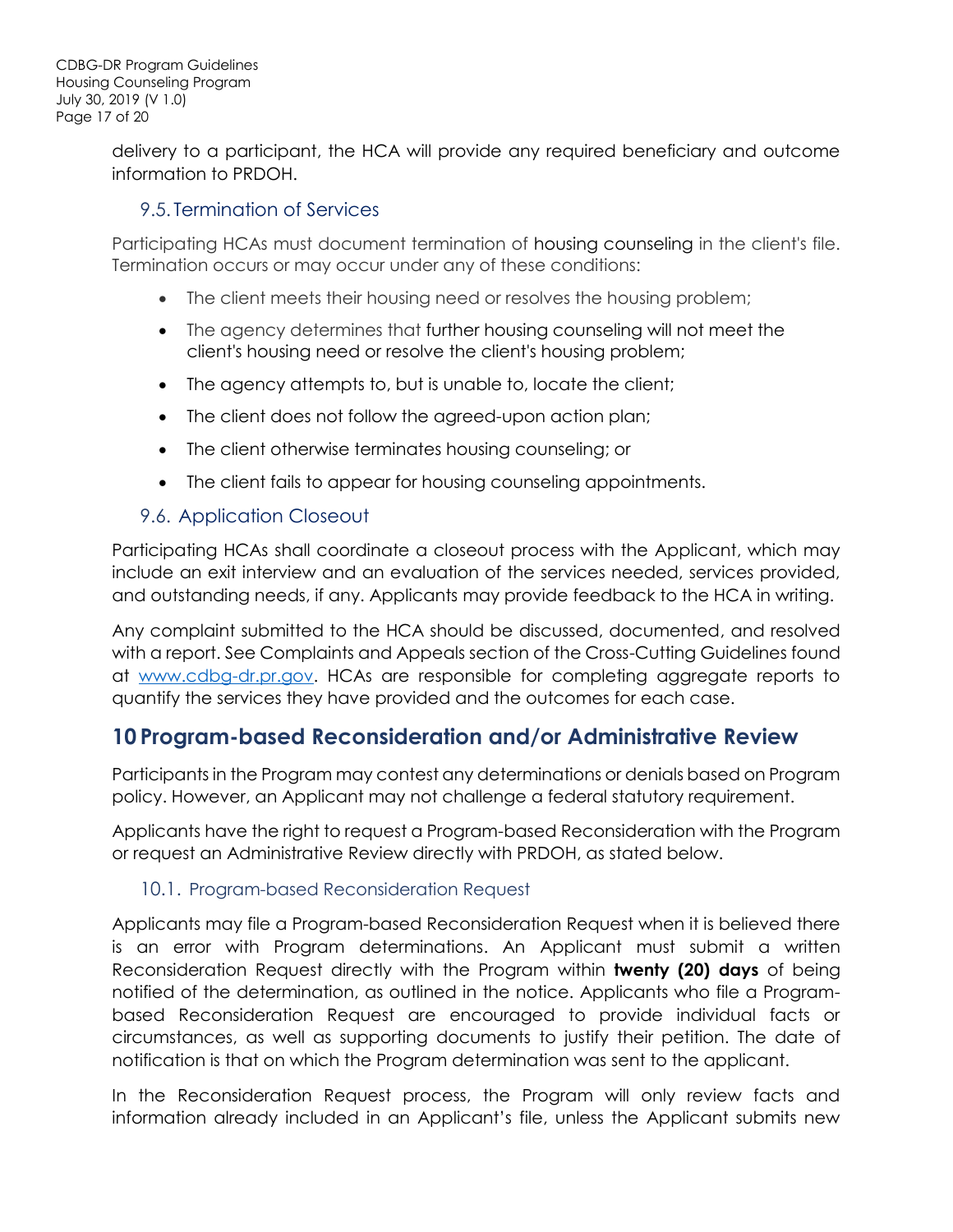documentation. The Program has the discretion to accept or reject new documentation based upon its relevance to the Program-based Reconsideration Request.

The Program will review and address the Reconsideration Request within **fifteen (15) days** of its receipt. Applicants will be notified of the reconsideration determination via a Reconsideration Request Approved or a Reconsideration Request Denied notification. Applications with an approved Reconsideration Request will return to active Program status and continue with the process as normal. The original determination remains for participants with a denied Reconsideration Request.

Filing a Program-based Reconsideration Request does not substitute, negate, or preclude any legal right that an Applicant has to challenge a determination made by the Program.

Therefore, Applicants who believe the initial determination of the Program to be erroneous, may submit either a Program-based Reconsideration Request or a petition for review of the decision made by the Program by filing an Administrative Review Request at the PRDOH in accordance with Regulation Number 4953, of August 19, 1993, which regulates the Formal Adjudication Process for the PRDOH and its Adjunct Agencies (Regulation 4953).

#### <span id="page-17-0"></span>10.2. Administrative Review Request

If an Applicant disagrees with a Program determination, or with the Reconsideration Request Denial determination, said party may file directly to PRDOH, as grantee, an Administrative Review Request. The Applicant must submit such request, in writing, within **twenty (20) days** of being notified of a Program determination or a Reconsideration Request Denial determination. The date of notification is that on which a determination was sent to the Applicant.

Applicants who submit an Administrative Review Request must follow the procedure established in Regulation 4953. After the Administrative Adjudicative Procedure concludes, applications with approved Administrative Review Requests will return to active Program status and continue within the process as normal. The original determination remains for participants with a denied Administrative Review Request.

If the Applicant disagrees with any final written determination on an Administrative Review Request notified by PRDOH after completing the Administrative Adjudicative Procedure, said party may file a Judicial Review petition before the Court of Appeals of Puerto Rico within **thirty (30) days** after a copy of the notice has been filed. See Act No. 201-2003, as amended, known as the Judiciary Act of the Commonwealth of Puerto Rico of 2003, 4 LPRA § 24 *et seq.*, and section 4.2 of Act 38-2017, as amended, known as the Uniform Administrative Procedures Act of the Government of Puerto Rico, 3 LPRA § 9672.

If the Applicant fails to file a Program-based Reconsideration Request, or to contest a determination under the Administrative Adjudicative Procedure with PRDOH within the time allotted, the inaction will be deemed as an acceptance of the determination.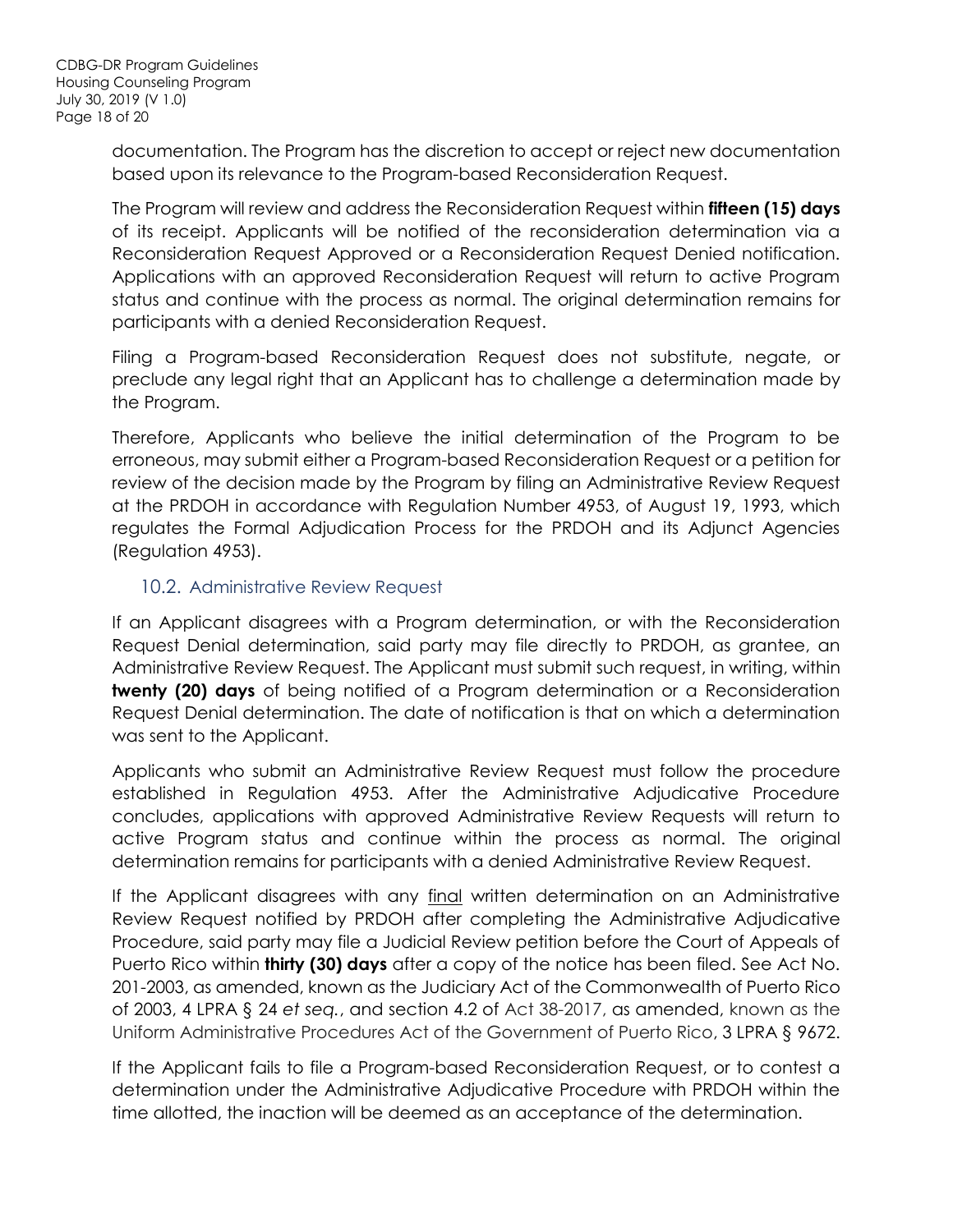# <span id="page-18-0"></span>**11 Program Compensation and Closeout**

Charges to Federal awards for salaries and wages must be based on records that accurately reflect the work performed and meet the standards required in 2 C.F.R Part 200.430(h)(8)(i).

PRDOH will require HCAs to provide final reports for the outcomes of all residents serviced, as well as summary dashboards to indicate hard metrics of results achieved with the funding provided. All records shall be retained and maintained for a period of at least **five (5) years**, starting from the closeout of the grant. Furthermore, they must be made available to PRDOH upon request.

All HCAs must be able to demonstrate and document the actual cost of service provision. The amount billed cannot exceed the actual cost of the service provided.

The records must support the distribution of employees' salaries and wages among specific activities or cost objectives if the employee works on more than one Federal award; a Federal award and non-Federal award; an indirect cost activity and a direct cost activity; two (2) or more indirect activities which are allocated using different allocation bases; or an unallowable activity and a direct or indirect cost activity.

## <span id="page-18-1"></span>11.1. Invoicing

Budget estimates alone (i.e., estimates determined before the services are performed) do not qualify as support for charges to awards. Records must reasonably reflect the total activity for which employees are compensated. Costs for Program delivery such as outreach publications, rental space for group meetings and associated operational expenses may be reimbursed by the Program in accordance with the subrecipient agreement.

HCAs will submit requests for payment in accordance with PRDOH invoicing guidance. Funds will be disbursed monthly on a draw basis. No disbursements are allowed unless the CDBG-DR Agreement is signed and dated by both parties (HCA and PRDOH). Only costs identified in the CDBG-DR Agreement will be considered eligible for payment/reimbursement by this Program. Accounting of disbursements and expenditures will be ongoing to ascertain that funds are expended according to the terms of the CDBG-DR written agreements. This process will help identify those Housing Counseling Agencies that do not comply with agreed upon goals. Quarterly, HCAs will track and report to PRDOH fund commitments and expenditures, and beneficiary information when available.

# <span id="page-18-3"></span><span id="page-18-2"></span>**12 CDBG-DR Compliance**

#### 12.1. Citizen Participation

Throughout the duration of the grant, all citizen comments on PRDOH's published Action Plan, any substantial amendments to the Action Plan, performance reports and/or other issues related to the general administration of CDBG-DR funds, including all programs